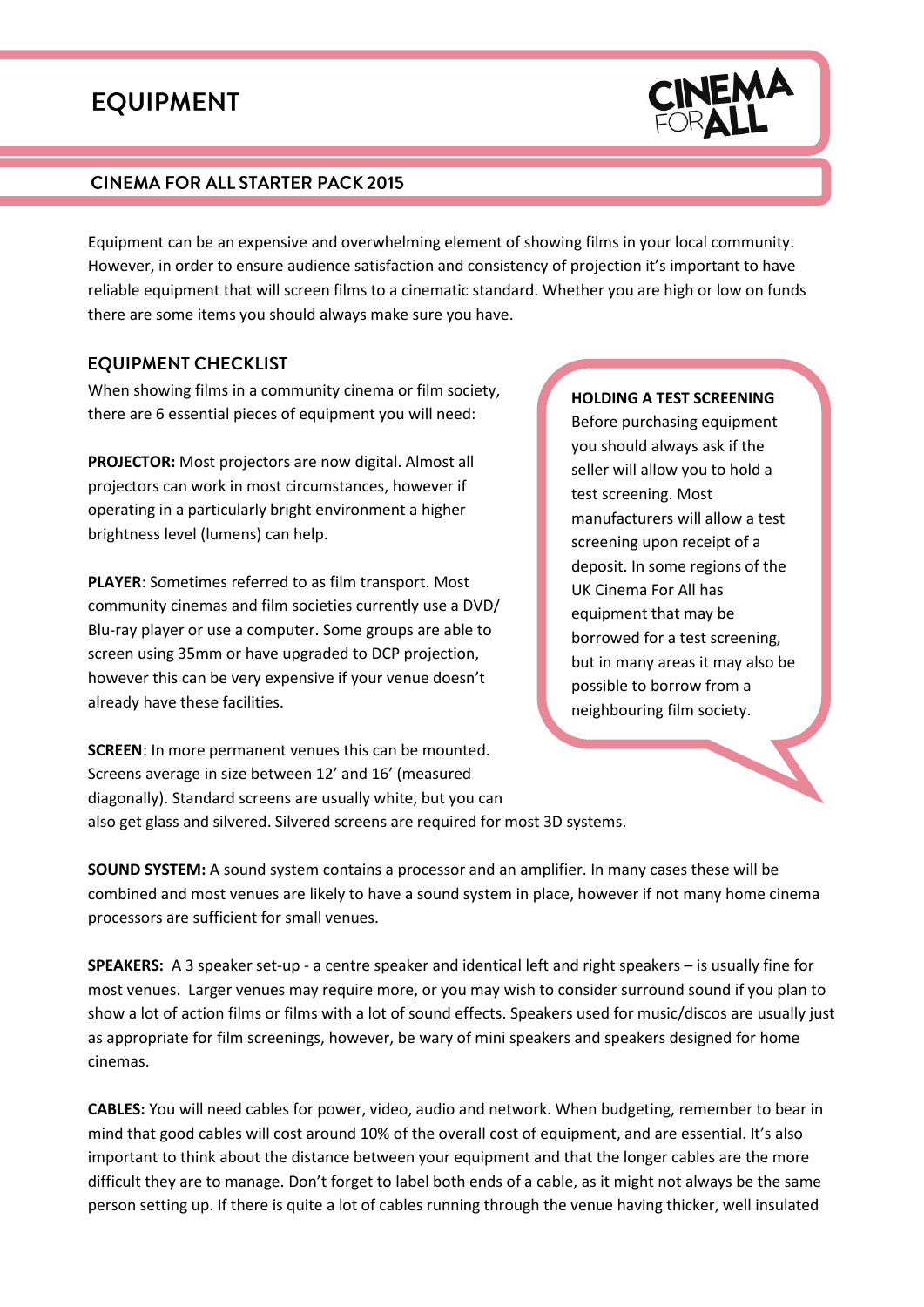cables can reduce interference.

#### **VENUE CONSIDERATIONS**

#### **Temporary or Permanent Venue?**

When purchasing equipment it's important to first consider the environment you're screening in. Have you secured a venue you'll regularly be using? Do you plan on transporting equipment from venue to venue?

## **PERMANENT VENUE**

**PERMISSION:** Do you own the venue or is it hired? If it's a hired venue then you will need to consider whether you can get permission to store equipment there – if not it will need to be easily lift-able. Can you get permission to make permanent alterations to the building such as ceiling and wall mountings for projectors and screens or installing cables? It's also important to think about what other functions the venue regularly holds - are there any events that a permanent screen or the running of cables would obstruct? Are there any regular activities in the venue that might run the risk of equipment getting damaged?

**PROJECTOR MOUNTING:** For the best quality the ideal place for a projector is in the middle of the audience at head height; however this can be disruptive. Additionally, projectors at head height or below will cast a shadow on the screen. A good way around this is to have the projector ceiling mounted. If more convenient this can be mounted at the back of the hall, however you will need to make sure your projector has a long throw lens.

**SCREEN MOUNTING:** Screens can either be wall mounted, dropdown or roll-up. If you are on a very tight budget, you may consider painting a screen on the wall, however you will need to make sure you use highly reflective acrylic paint manufactured especially for this purpose.

**CABLES:** Where are you going to run the cables? Where will the projectionist be in relation to the power sockets and speakers? Cables can be run along walls and under carpets, but it's important to bear in mind health and safety at all times. If you have the budget and a permanent venue you may wish to have them professionally installed. Those on a tighter budget may be able to save money with a bit of DIY and the help of someone handy with a soldering iron.

## **TEMPORARY VENUE**

**SCREEN:** For temporary venues or mobile/pop-up community cinemas, fast-fold screens are a great option, as they can be easily assembled and disassembled by one person. However, be wary of tripod screens as although these are cheaper they can easily twist and are generally found to be unreliable.

**SPEAKERS:** A subwoofer is usually very heavy so might not be possible unless the venue itself actually has one. However, subwoofers are used for more bass sounds (as in films with a lot of explosions or special effects), so it may not be necessary for your screenings anyway. Soundbars/columns are becoming more popular and portable - however it does tend to be the case that only the top-end products are good enough for larger venues.

**CASES:** When transporting equipment good quality casing is invaluable. Always make room for it in your budget and don't forget that cables need casing too.

## **MAKING YOUR VENUE CINEMATIC**

As important as is it to have the right equipment for your venue, there are several other things you can do to improve your cinema set up. Often factors such as venue lighting, running schedules and audience comfort can have a huge impact on the success of your screenings. As much as a high quality projection might draw in an audience, a great atmosphere is something that everyone will value.